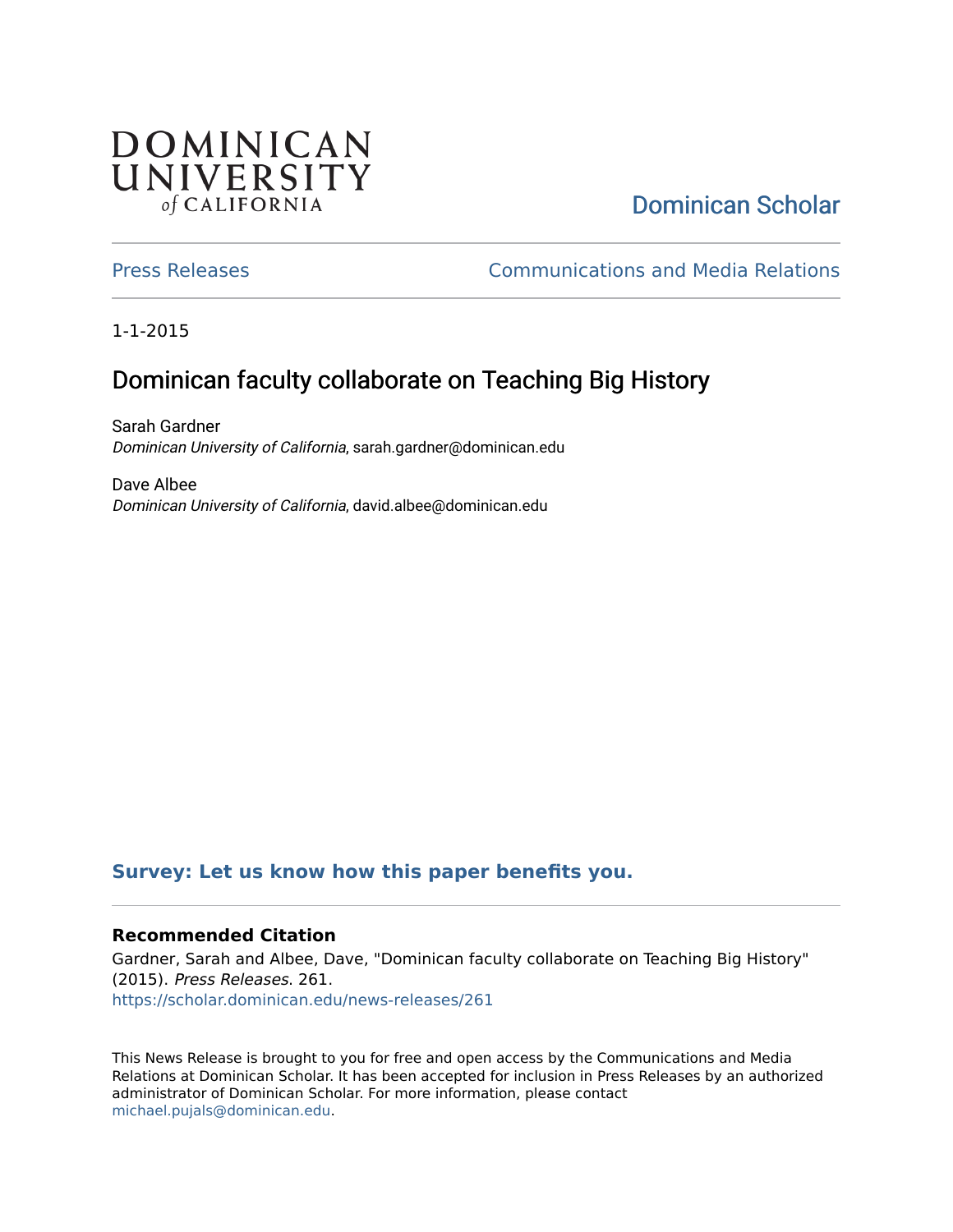### **Dominican faculty collaborate on Teaching Big History**

Faculty from Dominican University of California have collaborated on a new book designed to serve as comprehensive guide for teaching Big History, a new and growing academic discipline now taught in more than 50 colleges and 200 high schools in the U.S. and overseas.

Published in January by University of California Press, Teaching Big History also provides a first-hand account of how these professors, from a wide range of academic disciplines, collaborated to build a Big History curriculum, exemplifying liberal education at its best.

On January 18, the Teaching Big History co-editors discussed their book at Book Passage in Corte Madera.

Because Big History begins history at the Big Bang, 13.8 billion years ago, rather than with the advent of written records some 5000 years ago, a Big History approach connects the disciplines, including physics, chemistry, astronomy, geology, biology, archaeology, anthropology, and environmental geography. This gives students a fuller understanding of the larger narrative and their place in it.

In 2010, Dominican made Big History the core of its general education program for first-year students. The faculty formed a learning community and practiced collective learning, a key concept in Big History. They designed and implemented the program under the leadership of Mojgan Behmand, associate vice president for Academic Affairs and the program's founding director. She soon realized that the fruits of their collective efforts were in fact a much needed guide on Big History pedagogy. She recruited Richard B. Simon, adjunct professor of English at Dominican, to lead the writing of Teaching Big History, and they co-edited the new book with Thomas Burke, assistant professor of English and cultural studies.

Today, Dominican is the first U.S. university to require that all first year students study Big History. Dominican's Big History faculty are at the forefront of designing and teaching innovative Big History courses for undergraduate students.

The Dominican faculty predict that Big History will replace earlier models for General Education such as Western Civilization, "The Great Books", and World Cultures, because it is particularly well-suited to prepare students for the intellectual demands they face in the 21st century.

In recent years Big History has expanded into high schools thanks to the efforts of Bill Gates and the Gatesfunded Big History Project. Gates has called Big History his "favorite course of all time."

At Dominican, Big History courses are designed "to help students make sense of their studies in all disciplines by illuminating the structures that underlie the universe and the connections among them," says Richard B. Simon. "With our book, we're hoping to share what we've learned about how to teach this content and build this kind of deeply collaborative and profoundly interdisciplinary program – to help other educators who want to do the same."

Some twenty faculty members contributed chapters or other content.

While Big History courses are being added at a growing list of universities, Dominican's is the only program to be offered as a cohesive course sequence rather than a single course.

"The Big History course sequence emphasizes global interconnectivity as the foundation for recognizing and addressing today's challenges," Behmand says. "As the evolution of human cultures is studied, students engage with fundamental questions regarding the nature of the universe and our momentous role in shaping possible futures for our planet." Big History students have responded well to the courses. More than 70% have asserted that their Big History experience has changed the way they see or understand